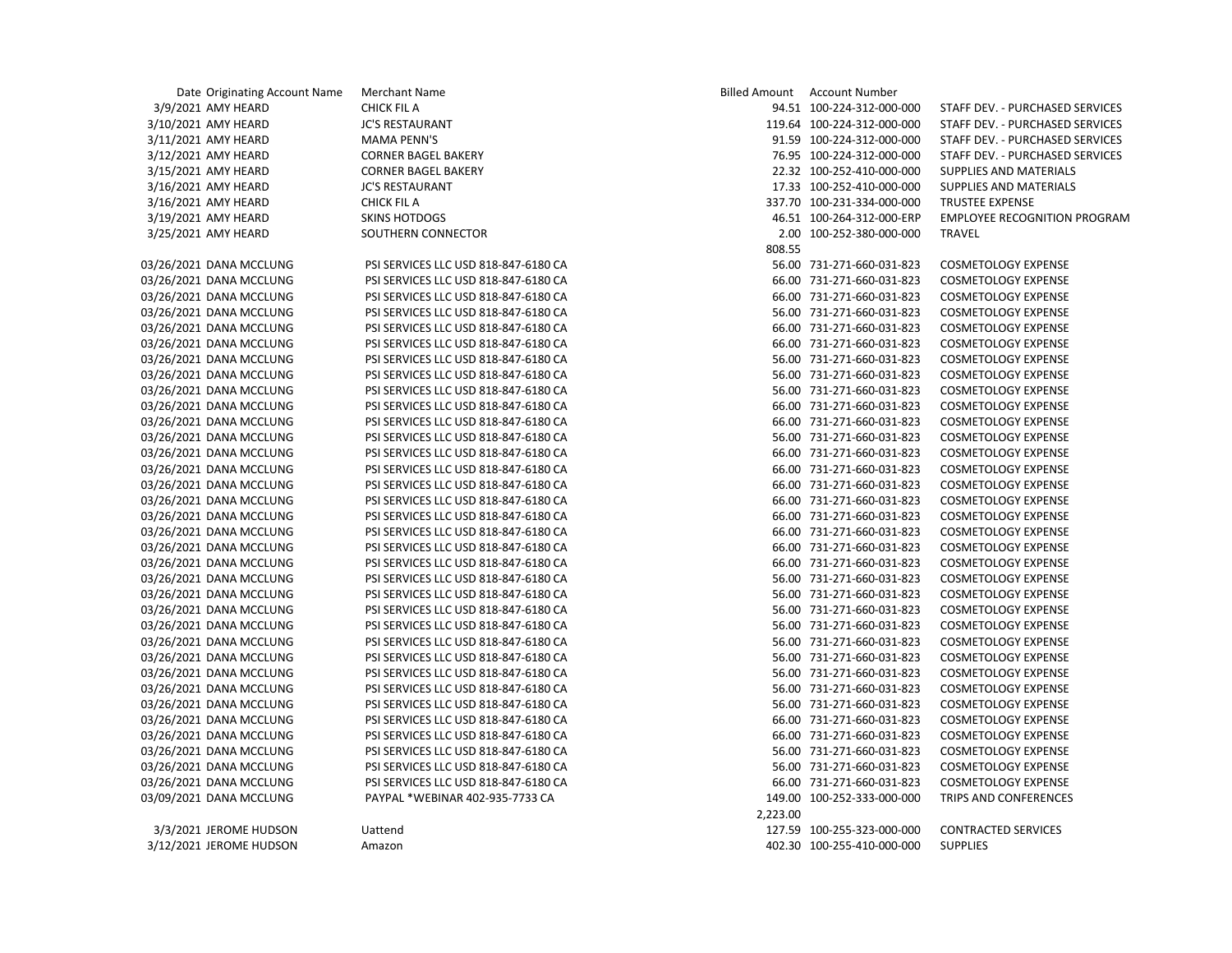3/13/2021 JEROME HUDSON Home Depot 680.46 100-255-410-000-000 SUPPLIES 3/13/2021 JEROME HUDSON Home Depot 40.60 100-255-410-000-000 SUPPLIES 3/14/2021 JEROME HUDSON Amazon 29.96 100-255-410-000-000 SUPPLIES 3/14/2021 JEROME HUDSON Home Depot 29.90 100-255-410-000-000 SUPPLIES 3/14/2021 JEROME HUDSON Home Depot 101.55 100-255-410-000-000 SUPPLIES 3/14/2021 JEROME HUDSON Home Depot 316.42 100-255-410-000-000 SUPPLIES 3/14/2021 JEROME HUDSON Home Depot 49.16 100-255-410-000-000 SUPPLIES 3/15/2021 JEROME HUDSON Home Depot 32.04 100-255-410-000-000 SUPPLIES 3/16/2021 JEROME HUDSON SC Law Enforcement 25.00 100-390-399-000-000 MISC.PURCH.SERV.- BACKGROUND CKS 3/16/2021 JEROME HUDSON SC Law Enforcement 25.00 100-390-399-000-000 MISC.PURCH.SERV.- BACKGROUND CKS 3/16/2021 JEROME HUDSON SC Law Enforcement 25.00 100-390-399-000-000 MISC.PURCH.SERV.- BACKGROUND CKS 3/16/2021 JEROME HUDSON SC Law Enforcement 25.00 100-390-399-000-000 MISC.PURCH.SERV.- BACKGROUND CKS 3/16/2021 JEROME HUDSON SC Law Enforcement 25.00 100-390-399-000-000 MISC.PURCH.SERV.- BACKGROUND CKS 3/16/2021 JEROME HUDSON SC Law Enforcement 25.00 100-390-399-000-000 MISC.PURCH.SERV.- BACKGROUND CKS 3/16/2021 JEROME HUDSON SC Law Enforcement 25.00 100-390-399-000-000 MISC.PURCH.SERV.- BACKGROUND CKS 3/16/2021 JEROME HUDSON SC Law Enforcement 25.00 100-390-399-000-000 MISC.PURCH.SERV.- BACKGROUND CKS 3/16/2021 JEROME HUDSON SC Law Enforcement 25.00 100-390-399-000-000 MISC.PURCH.SERV.- BACKGROUND CKS 3/16/2021 JEROME HUDSON SC Law Enforcement 25.00 100-390-399-000-000 MISC.PURCH.SERV.- BACKGROUND CKS 3/16/2021 JEROME HUDSON SC Law Enforcement 25.00 100-390-399-000-000 MISC.PURCH.SERV.- BACKGROUND CKS 3/16/2021 JEROME HUDSON SC Law Enforcement 25.00 100-390-399-000-000 MISC.PURCH.SERV.- BACKGROUND CKS 3/16/2021 JEROME HUDSON SC Law Enforcement 25.00 100-390-399-000-000 MISC.PURCH.SERV.- BACKGROUND CKS 3/16/2021 JEROME HUDSON SC Law Enforcement 25.00 100-390-399-000-000 MISC.PURCH.SERV.- BACKGROUND CKS 3/16/2021 JEROME HUDSON SC Law Enforcement 8.00 100-255-323-000-000 CONTRACTED SERVICES 3/16/2021 JEROME HUDSON SC Law Enforcement 8.00 100-255-323-000-000 CONTRACTED SERVICES 3/16/2021 JEROME HUDSON SC Law Enforcement 1.00 100-390-399-000-000 MISC.PURCH.SERV.- BACKGROUND CKS 3/16/2021 JEROME HUDSON SC Law Enforcement 1.00 100-390-399-000-000 MISC.PURCH.SERV.- BACKGROUND CKS 3/16/2021 JEROME HUDSON SC Law Enforcement 1.00 100-390-399-000-000 MISC.PURCH.SERV.- BACKGROUND CKS 3/16/2021 JEROME HUDSON SC Law Enforcement 1.00 100-390-399-000-000 MISC.PURCH.SERV.- BACKGROUND CKS 3/16/2021 JEROME HUDSON SC Law Enforcement 1.00 100-390-399-000-000 MISC.PURCH.SERV.- BACKGROUND CKS 3/16/2021 JEROME HUDSON SC Law Enforcement 1.00 100-390-399-000-000 MISC.PURCH.SERV.- BACKGROUND CKS 3/16/2021 JEROME HUDSON SC Law Enforcement 1.00 100-390-399-000-000 MISC.PURCH.SERV.- BACKGROUND CKS 3/16/2021 JEROME HUDSON SC Law Enforcement 1.00 100-390-399-000-000 MISC.PURCH.SERV.- BACKGROUND CKS 3/16/2021 JEROME HUDSON SC Law Enforcement 1.00 100-390-399-000-000 MISC.PURCH.SERV.- BACKGROUND CKS 3/16/2021 JEROME HUDSON SC Law Enforcement 1.00 100-390-399-000-000 MISC.PURCH.SERV.- BACKGROUND CKS 3/16/2021 JEROME HUDSON SC Law Enforcement 1.00 100-390-399-000-000 MISC.PURCH.SERV.- BACKGROUND CKS 3/16/2021 JEROME HUDSON SC Law Enforcement 1.00 100-390-399-000-000 MISC.PURCH.SERV.- BACKGROUND CKS 3/16/2021 JEROME HUDSON SC Law Enforcement 1.00 100-390-399-000-000 MISC.PURCH.SERV.- BACKGROUND CKS 3/16/2021 JEROME HUDSON SC Law Enforcement 1.00 100-390-399-000-000 MISC.PURCH.SERV.- BACKGROUND CKS 3/17/2021 JEROME HUDSON NPI 507.34 100-255-410-000-000 SUPPLIES 3/19/2021 JEROME HUDSON SC Law Enforcement 25.00 100-390-399-000-000 MISC.PURCH.SERV.- BACKGROUND CKS 3/19/2021 JEROME HUDSON SC Law Enforcement 1.00 100-390-399-000-000 MISC.PURCH.SERV.- BACKGROUND CKS 3/23/2021 JEROME HUDSON USC Marketplace USC 199.00 100-233-333-000-000 TRIPS AND CONFERENCES 3/23/2021 JEROME HUDSON USC Marketplace 199.00 210-213-332-000-020 IN-DISTRICT TRAVEL/ MENTAL HEALTH 3/24/2021 JEROME HUDSON Amazon 201.15 100-255-410-000-000 SUPPLIES 3/25/2021 JEROME HUDSON DRI Ablebits.com 59.00 100-233-410-000-000 SUPPLIES 3/26/2021 JEROME HUDSON SC Law Enforcement 8.00 100-255-323-000-000 CONTRACTED SERVICES 4/2/2021 JEROME HUDSON Uattend 138.20 100-255-410-000-000 SUPPLIES 3,527.67 3/5/2021 TRIPP DUKES Amazon 138.45 883-223-410-000-000 SUPPLIES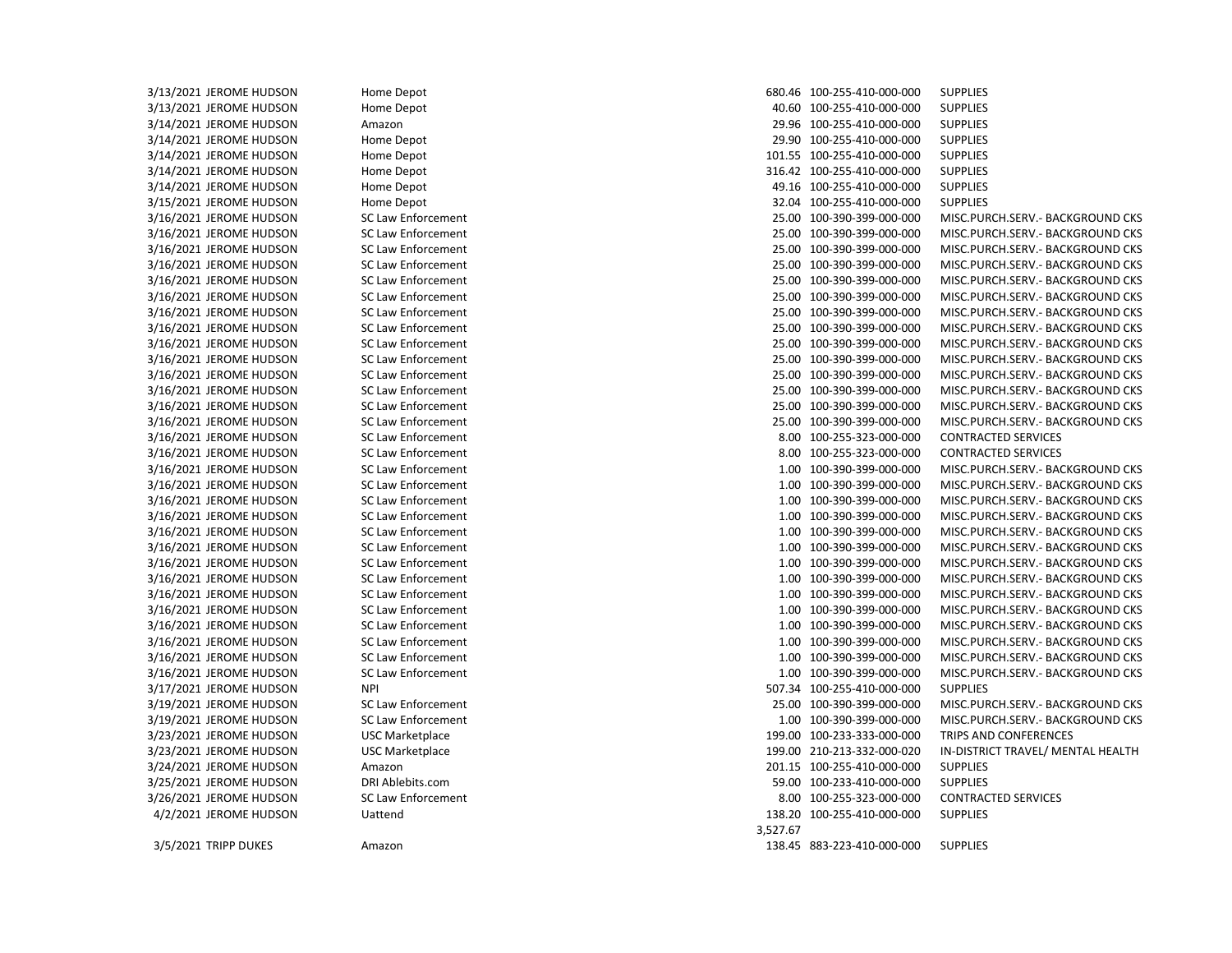3/9/2021 TRIPP DUKES PayPal \*SCCTE PayPal \*CCTE 25.00 B71-113-410-000-000 SUPPLIES AND MATERIALS 3/9/2021 TRIPP DUKES Apple Apple 49.99 203-161-410-000-SUP SUPPLEMENTAL SUPPLIES 3/11/2021 TRIPP DUKES Amazon 29.96 840-122-410-000-000 SUPPLIES 3/17/2021 TRIPP DUKES ADOBE Acropro 14.99 100-221-312-000-000 PURCHASED SERVICES 3/15/2021 TRIPP DUKES Sweetwater 561.74 100-221-410-000-DIS DIGITAL INTEGRATION SUPPLIES 3/24/2021 TRIPP DUKES Amazon 39.58 883-223-410-000-000 SUPPLIES 3/24/2021 TRIPP DUKES Amazon 26.58 883-223-410-000-000 SUPPLIES 3/30/2021 TRIPP DUKES Uline 719.90 100-221-410-000-TST SUPPLIES-TESTING 04/02/2021 MIKE MAHAFFEY CORNER BAGEL BAKERY AND DANDERSON SC 115.65 100-224-312-000-000 STAFF DEV. - PURCHASED SERVICES 03/31/2021 MIKE MAHAFFEY SLED BACKGROUND CHECK EGOV.COM SC 25.00 25.00 100-390-399-000-000 MISC.PURCH.SERV.- BACKGROUND CKS 03/31/2021 MIKE MAHAFFEY SERVICE FEE\*SCI-SCGOV EGOV.COM SC 1.00 100-390-399-000-000 MISC.PURCH.SERV.- BACKGROUND CKS 03/25/2021 MIKE MAHAFFEY SLED BACKGROUND CHECK EGOV.COM SC 25.00 25.00 100-390-399-000-000 MISC.PURCH.SERV.- BACKGROUND CKS 03/25/2021 MIKE MAHAFFEY SERVICE FEE\*SCI-SCGOV EGOV.COM SC 1.00 100-390-399-000-000 MISC.PURCH.SERV.- BACKGROUND CKS 03/24/2021 MIKE MAHAFFEY SLED BACKGROUND CHECK EGOV.COM SC 25.00 25.00 100-390-399-000-000 MISC.PURCH.SERV.- BACKGROUND CKS 03/24/2021 MIKE MAHAFFEY SLED BACKGROUND CHECK EGOV.COM SC 25.00 25.00 100-390-399-000-000 MISC.PURCH.SERV.- BACKGROUND CKS 03/24/2021 MIKE MAHAFFEY SERVICE FEE\*SCI-SCGOV EGOV.COM SC 1.00 100-390-399-000-000 MISC.PURCH.SERV.- BACKGROUND CKS 03/24/2021 MIKE MAHAFFEY SERVICE FEE\*SCI-SCGOV EGOV.COM SC 1.00 100-390-399-000-000 MISC.PURCH.SERV.- BACKGROUND CKS 03/23/2021 MIKE MAHAFFEY SLED BACKGROUND CHECK EGOV.COM SC 25.00 25.00 100-390-399-000-000 MISC.PURCH.SERV.- BACKGROUND CKS 03/23/2021 MIKE MAHAFFEY SERVICE FEE\*SCI-SCGOV EGOV.COM SC 1.00 100-390-399-000-000 MISC.PURCH.SERV.- BACKGROUND CKS 03/16/2021 MIKE MAHAFFEY SLED BACKGROUND CHECK EGOV.COM SC 25.00 25.00 100-390-399-000-000 MISC.PURCH.SERV.- BACKGROUND CKS 03/16/2021 MIKE MAHAFFEY SLED BACKGROUND CHECK EGOV.COM SC 25.00 200-390-399-000-000 MISC.PURCH.SERV.- BACKGROUND CKS 03/16/2021 MIKE MAHAFFEY SERVICE FEE\*SCI-SCGOV EGOV.COM SC 1.00 100-390-399-000-000 MISC.PURCH.SERV.- BACKGROUND CKS 03/16/2021 MIKE MAHAFFEY SERVICE FEE\*SCI-SCGOV EGOV.COM SC 1.00 100-390-399-000-000 MISC.PURCH.SERV.- BACKGROUND CKS 03/11/2021 MIKE MAHAFFEY SLED BACKGROUND CHECK EGOV.COM SC 25.00 25.00 100-390-399-000-000 MISC.PURCH.SERV.- BACKGROUND CKS 03/11/2021 MIKE MAHAFFEY SERVICE FEE\*SCI-SCGOV EGOV.COM SC 1.00 100-390-399-000-000 MISC.PURCH.SERV.- BACKGROUND CKS 3/3/2021 SUNDRA BROOM SCASA 250.00 100-232-333-000-000 TRIPS AND CONFERENCES 3/10/2021 SUNDRA BROOM WALL ST JOURNAL 38.99 100-232-410-000-000 SUPPLIES 3/11/2021 SUNDRA BROOM SCASA 250.00 100-263-333-000-000 TRIPS AND CONFERENCES 3/3/2021 KATIE BROWN NCS\*GED EXAM 1,255.00 356-182-312-023-GED GED TESTING 3/3/2021 KATIE BROWN NCS\*GED EXAM 37.50 900-181-372-000-015 NEEDY STUDENTS & STAFF EXPENSE 3/3/2021 KATIE BROWN NCS\*GED EXAM 390.00 723-190-660-023-911 MISCELLANEOUS- ADULT ED EXPENSE 04/02/2021 WESS GRANT AMAZON.COM\*IX63X6MF3 AMZNAMZN.COM/BILLWA 85.68 100-254-410-000-000 CUSTODIAL SUPPLIES 03/30/2021 WESS GRANT AMZN Mktp US\*QA1P56IX3 Amzn.com/billWA 99.98 100-254-410-000-000 CUSTODIAL SUPPLIES 03/30/2021 WESS GRANT CITY OF ANDERSON, SC CITYOFANDERSOMA 1997 12.50 515-253-520-000-DT1 DOWNTOWN PROJECT BLDG 1 03/30/2021 WESS GRANT CITY OF ANDERSON, SC CITYOFANDERSOMA 12.50 515-253-520-000-DT2 DOWNTOWN PROJECT BLDG 2 03/28/2021 WESS GRANT SQ \*PERRY FARROW ANDERSON SC 522.50 600-256-323-020-000 REPAIRS TO EQUIPMENT 03/26/2021 WESS GRANT AMZN Mktp US\*4G7PW7383 Amzn.com/billWA 208.64 100-266-314-000-000 REPAIRS TO EQUIPMENT 03/19/2021 WESS GRANT APPLE.COM/BILL 800-275-2273 CA 99.99 100-266-345-000-000 TECHNOLOGY INFRASTRUCTURE 03/19/2021 WESS GRANT Amazon.com\*WX76Z8K63 Amzn.com/billWA 131.80 100-254-410-000-000 CUSTODIAL SUPPLIES 03/19/2021 WESS GRANT AMZN Mktp US\*2A8EZ1K40 Amzn.com/billWA 208.64 100-266-314-006-000 REPAIRS TO EQUIPMENT 03/19/2021 WESS GRANT APPLE.COM/BILL 866-712-7753 CA 99.99 100-266-345-000-000 TECHNOLOGY INFRASTRUCTURE 03/15/2021 WESS GRANT AMZN Mktp US\*TS6S55VH3 Amzn.com/billWA 33.06 100-266-345-000-000 TECHNOLOGY INFRASTRUCTURE 03/12/2021 WESS GRANT The Webstaurant Store Inc717-3927974 PA (63.17) 600-256-410-000-000 SUPPLIES 03/11/2021 WESS GRANT SLED BACKGROUND CHECK EGOV.COM SC 25.00 100-254-312-000-SLD SLED CHECKS

 1,606.19 323.65 538.99 1,682.50 03/11/2021 WESS GRANT SERVICE FEE\*SCI-SCGOV EGOV.COM SC 1.00 100-254-312-000-SLD SLED CHECKS